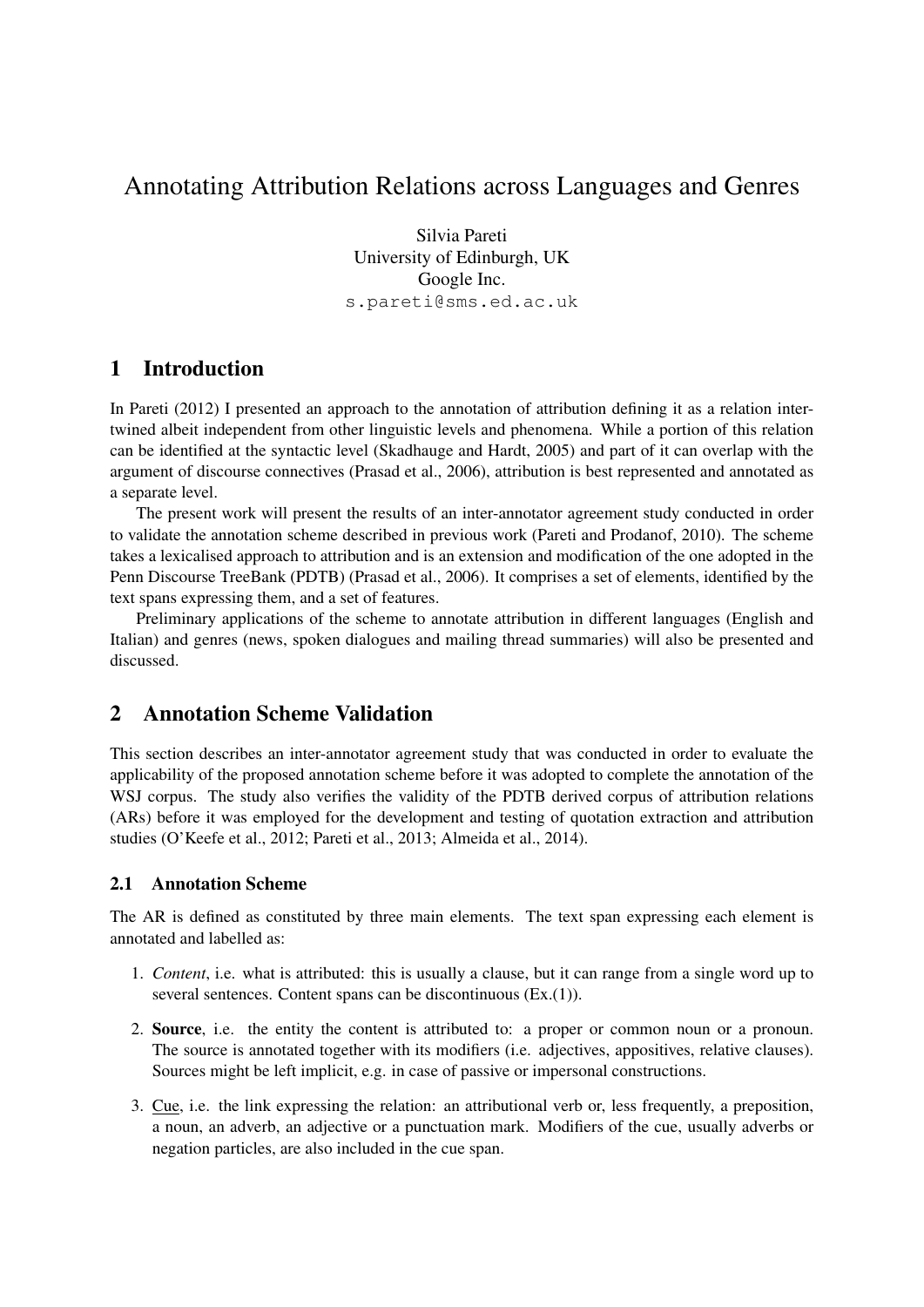(1) *"The Caterpillar people aren't too happy when they see their equipment used like that,"* shrugs Mr. George. *"They figure it's not a very good advert."*<sup>1</sup>

Optional information perceived as relevant for the interpretation of the AR, because of completing or contributing to its meaning, can be marked and joined in the relation as SUPPLEMENT. This element was introduced to allow the inclusion of circumstantial information as well as additional sources (informers) (e.g. John knows FROM MARY . . . ) or recipients (e.g. 'the restaurant manager told MS. LEVINE $\ldots$ '(wsj $_1$ 1692).

The scheme comprises also six features that have been considered for inclusion into the scheme and were tested through an inter-annotator agreement study. Four features correspond to those included in the PDTB annotation: type (assertion, belief, fact, eventuality), source type (writer, other, arbitrary), determinacy or factuality (factual, non factual) and scopal polarity or scopal change. Two additional features are also included, since they are relevant aspect of an attribution and can affect how the content is perceived: authorial stance and source attitude.

The authorial stance reflects the authorial commitment towards the truth of the AR content, and it is the expression of the reporter's voice (Murphy, 2005) and her beliefs (Diab et al., 2009). The annotation distinguishes between neutral (e.g. say), committed (e.g. admit) or non–committed (e.g. lie, joke) authorial stance. The source attitude reflects whether a sentiment is associated with the attitude the source holds towards the content. The annotation scheme allows for five different values: positive (e.g. beam, hail, brag), negative (e.g. decry, fume, convict), tentative (e.g. believe, ponder, sense), neutral (e.g. report) or other.

#### 2.2 Study Definition

In order to test the annotation scheme and identify problematic aspects, a preliminary inter–annotator agreement study was developed on a sample of the WSJ corpus. This sub–corpus consists of 14 articles, selected in order to present instances of all possible attribution types and feature values. Two experts annotators were independently asked to annotate the articles using the MMAX2 annotation tool (Müller and Strube, 2006), following the instructions provided in the annotation manual.

Since annotators were annotating different text spans, the agreement was calculated using the *agr* metric proposed in Wiebe et al. (2005). The *agr* metric is a directed agreement score that can be applied to relation identification tasks where the annotators do not choose between labels for a given annotation unit, but have to decide whether there is or not a relation and the scope of the text span that is part of it. For two given annotators *a* and *b* and the respective set of annotations *A* and *B* the annotators performed, the score returns the proportion of annotations *A* that were also identified by annotator *b*.

#### 2.3 Inter-anotator Agreement Results

The annotators commonly identified 380 attributions out of the overall 491 ARs they annotated. For the AR identification task, the *agr* metric was 0.87. This value reflects the proportion of commonly annotated relations with respect to the overall relations identified by annotator *a* and annotator *b* respectively (i.e. the arithmetic mean of  $agr(a||b)$  0.94 and  $agr(b||a)$  0.80). Higher disagreement correlated with the identification of nested attributions, i.e. ARs that appear within the content span of another AR. If overall 22% of the ARs identified by the annotators were nested, the proportion dropped to 15.5% for the ARs identified by both annotators. Nested ARs represent instead over 44% of the ARs identified only by one annotator.

The agreement with respect to choosing the same boundaries for the text spans to annotate was also evaluated with the *agr* metric. The results (Table 1) are very satisfactory concerning the selection of the spans for the source (.94 *agr*), cue (.97 *agr*) and content (.95 *agr*) elements. Concerning the supplement, there was instead little agreement as to what was relevant to the AR in addition to source, cue and content.

<sup>1</sup>Examples in this paper mark the source span of an attribution in bold, the content span in *italics* and the cue span as underlined.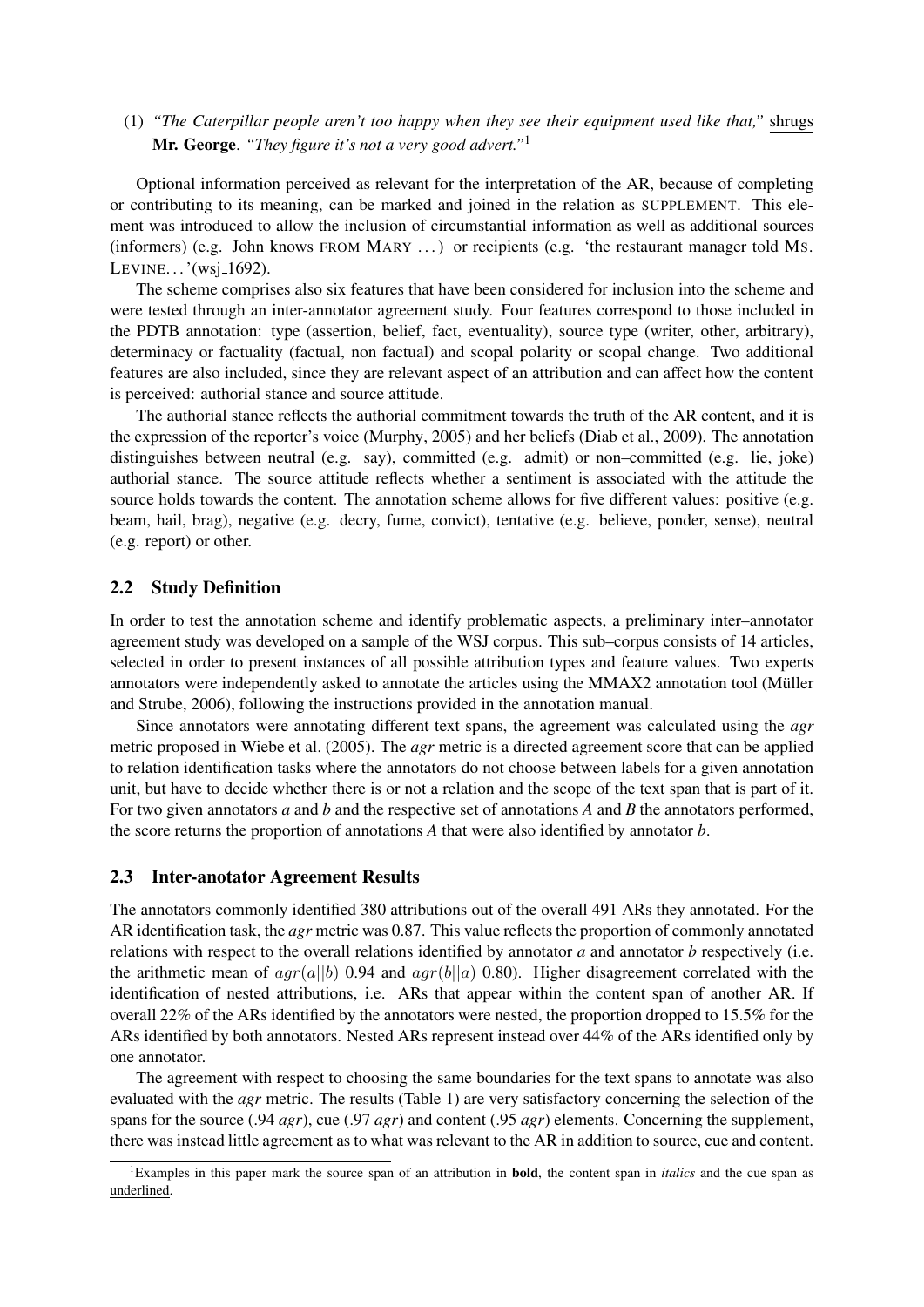|      |      |      | Cue   Source   Content   Supplement |
|------|------|------|-------------------------------------|
| 0.97 | 0.94 | 0.95 | () 37                               |

| Features         | Raw Agreement Cohen's Kappa |      | N Disagreements |
|------------------|-----------------------------|------|-----------------|
| <b>Type</b>      | 0.83                        | 0.64 | 63              |
| Source           | 0.95                        | 0.71 | 19              |
| Scopal change    | 0.98                        | 0.61 |                 |
| Authorial stance | 0.94                        | 0.20 | 21              |
| Source attitude  | 0.82                        | 0.48 | 67              |
| Factuality       | 0.97                        | 0.73 |                 |

Table 1: Span selection *agr* metrics.

Table 2: Raw and Kappa agreement for the feature value selection.

Once having identified an attribution, the annotators were asked to select the values for each of the 6 annotated features. Several issues emerged from this task. Despite very high raw agreement values, the corrected Kappa measure shows a very different picture and results mostly below satisfactory. Only the selection of the source type and the factuality value are above the 0.67 recognised by some literature as the threshold allowing for some tentative conclusions, as discussed in detail by Artstein and Poesio (2008).

#### 2.4 Agreement Discussion

The results of the agreement study allowed to identify some issues concerning the proposed features. In particular, the need for a better definition of the boundaries of each feature value. One of the difficulty in applying the proposed annotation schema originated from the number of elements and features that needed to be considered for the annotation of each attribution. This suggests that by decreasing its complexity, the number of errors could be reduced. The annotation should be therefore split into two separate task: the AR annotation and the feature selection.

For certain decisions, test questions could be a useful strategy to ensure a better convergence of the results, e.g. to determine whether the scope of a negation affects the content (and should be annotated as a scopal change) instead of the AR itself (thus affecting its factuality).

While a redefinition of some of the features and a simplification of the task would help reduce ambiguity, subjectivity and errors, the low agreement is also greatly affected by the imbalanced data. Most features assume one value in the majority of the cases, while some values appear only rarely. This has a detrimental effect on the annotator's concentration and ability to recognise these cases.

It is highly desirable to build a complete resource for attribution studies enriched by relevant features that affect the interpretation and perception of ARs. However, in the light of the inter-annotator agreement study, it was decided to restrict further annotation efforts to the AR span selection and postpone the annotation of the features.

### 3 Attribution in Italian and English

The scheme for the annotation of ARs was initially applied to Italian news articles, leading to the creation of a pilot corpus of 50 texts, the Italian Attribution Corpus (ItAC) (Pareti and Prodanof, 2010).

Attribution relations in Italian are expressed in a similar way as they are in English, thus the same scheme could be used for both languages. Unlike Italian, however, English can express attribution, to an unspecified source, by means of adverbials (e.g. reportedly, allegedly). These cases nonetheless fit the schema (see Ex.(2)) since sources can be left implicit.

(2) *Olivetti* reportedly *began shipping these tools in 1984*.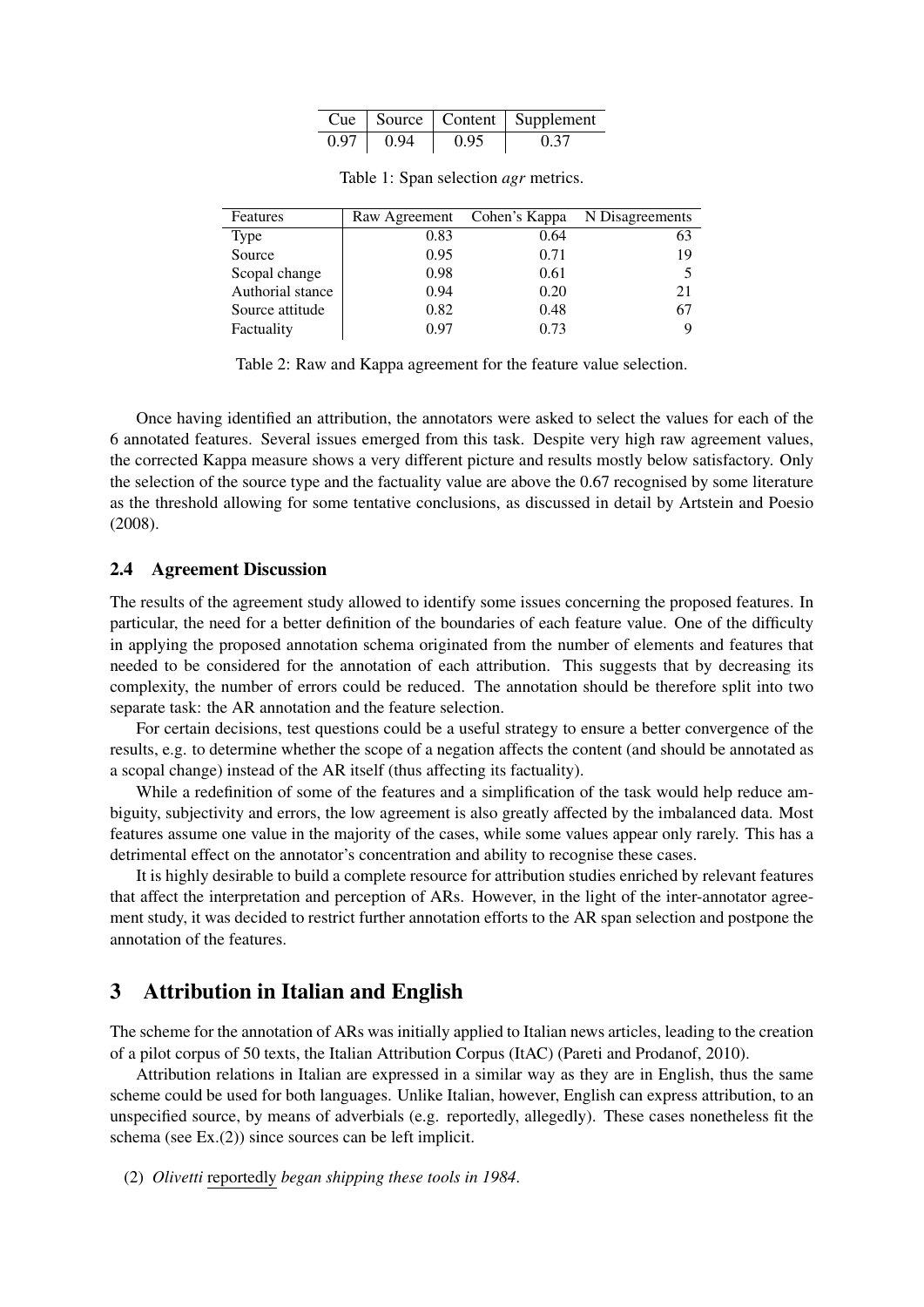Table 3 shows a comparison of the Italian pilot (ItAC) and the English PARC 3.0 AR corpora. Both corpora were annotated with the scheme developed for attribution. Although very different in size, some patterns already emerge. The comparison shows a smaller incidence of ARs per thousand tokens in the Italian corpus. This is more likely due to differences in style between the news corpora or to cultural differences rather than to characteristics of the language.

A much higher proportions of ARs in Italian (around 29%) do not have an associated source span. The proportion of ARs without a source is in English rather small (8%) and mostly due to passive constructions and other expressions concealing the source. These cases have usually been disregarded by attribution extraction studies focusing on the identification of the entity the source refers to, since they do not refer to a specific entity or they refer to an entity that is not possible to identify.

Italian however is a pro-drop language, that is, subject pronoun are usually dropped since a rich verb morphology already includes person-number information and they are therefore superfluous. If we also consider that in PARC 3.0 over 19% of source mentions are pronouns, we can understand why Italian has around 20% more ARs without an explicit source than English. Unlike impersonal or missing AR sources in English, pro-drop sources in Italian usually refer to an entity and should be resolved.

|               | <b>ItAC</b> | <b>PARC</b> 3.0 |
|---------------|-------------|-----------------|
| <b>Texts</b>  | 50          | 2,280           |
| <b>Tokens</b> | 37k         | 1,139k          |
| Toks/Text     | 740         | 500             |
| ARs           | 461         | 19,712          |
| ARs/text      | 9.2         | 8.6             |
| ARs/1k tokens | 12.5        | 17.3            |
| ARs no source | 29%         | 8%              |

Table 3: Comparison of AR news corpora of Italian (ItAC) and English (PARC 3.0) annotated with the AR scheme described in this work.

Some differences between the two languages emerged also concerning the choice and distribution of verbal cues. In a study comparing attribution in English and Italian opinion articles, Murphy (2005) noted that English commentators used more argumentative and debate seeking verbs while the Italian ones are more authoritative and consensus seeking. By looking at the verb type distribution in the two corpora, it is worth noting the high proportion of attributional 'say' in English, around 50% of all cue verbs, which has no parallel in Italian. This might have to do with a tendency towards using a more neutral language in English as well as with the Italian distaste for repetitions and the use of broad meaning verbs, considered as less educated.

The annotation scheme for attribution could be successfully applied to both English and Italian, since they do not present major differences in the structures they use to express attribution.

Other languages, however, can also express attribution morphologically, e.g. some agglutinative languages like Japanese, Korean and Turkish express reportative evidentiality with verb suffixes and particles. These languages would require more investigation to determine whether adaptations to the annotation scheme are necessary.

### 4 Cross-genre Applications

While extremely frequent and relevant in news, attribution is not a prerogative of this genre. Very little work exists addressing attribution in other genres and it is almost exclusively limited to narrative. PARC 3.0 already contains texts from different genres, albeit all related to news language. The WSJ files included in the PDTB have been classified into 5 different genres: essays, highlights, letters, errata and news. But what if we try to encode attribution in more distant genres and we take into account different registers and domains? In order to test this, I will present here two preliminary studies we developed,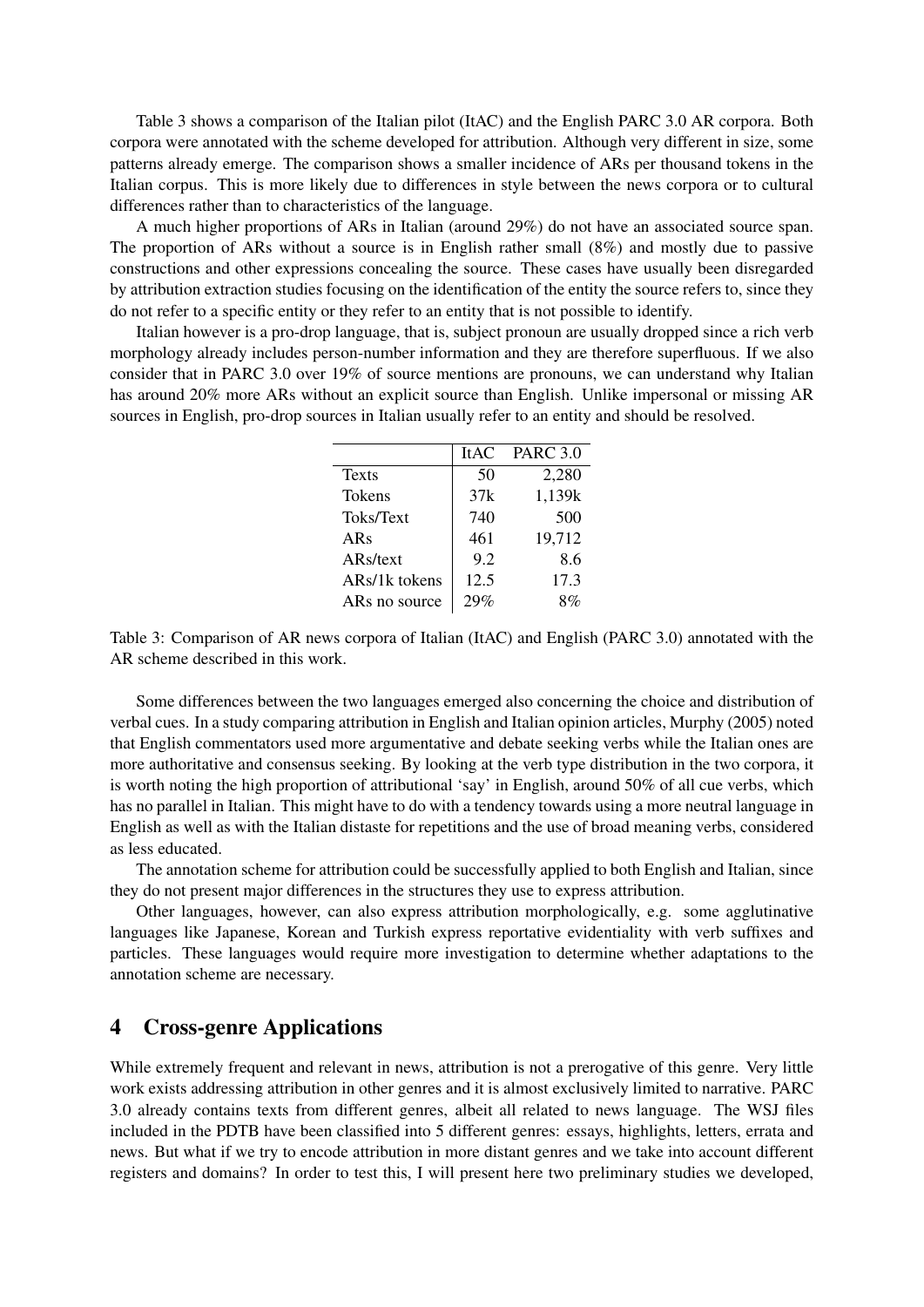|               | <b>PARC 3.0</b> | SARC     | KT-pilot         |
|---------------|-----------------|----------|------------------|
| Genre         | <b>News</b>     | Dialogue | Thread summaries |
| Register      | Formal          | Informal | Informal         |
| Medium        | Written         | Oral     | Written          |
| Tokens        | 1,139k          | 16k,2h   | 75k              |
| ARs           | 19,712          | 223      | 1,766            |
| ARs/1k tokens | 9.2             | 14       | 23               |
|               |                 |          |                  |

annotating attribution on very different kind of corpora: technical mailing thread summaries and informal telephone spoken dialogues.

Table 4: Comparison of AR corpora from different genres annotated with the AR scheme described in this work.

### 4.1 Attribution in Mailing Thread Summaries

The annotation schema for attribution was applied by Bracchi (2014) to a pilot corpus of mailing thread summaries (KT-pilot) sampled from the Kernel Traffic Summaries of the Linux Kernel Mailing List<sup>2</sup>. The corpus differs not only in genre, but also in register and domain. The summaries report what different people contributed in writing to the discussion. This consists in a back and forth of comments and replies. The register is rather informal and the domain is technical. This corpus is particularly interesting for attribution since it is distant from the news genre, but it is also extremely rich in ARs. The corpus was studied by Duboue (2012), who investigated the varied ways of reporting that could be used in summaries.

While the schema was suitable to encode ARs in this genre, some differences emerged with respect to news texts. Bracchi (2014) reports preliminary analysis concerning the attribution cues. She identifies some characteristics of ARs cues in the KT-pilot, for example the use of acronyms as attribution spans, representing both the source and the cue (e.g. IMHO: 'in my humble opinion', AFAIK:'as far as I know', IMNSHO: 'in my not so humble opinion'). Since the annotation allows for the source and cue element to overlap, these cases can be annotated with the acronym corresponding both to the source and the cue span.

#### (3) *This* IMHO *is a good thing for all Real Time SMP*. (Bracchi, 2014)

As Bracchi (2014) notes, the occurrence of attributional verb cues in the KT-pilot is also more distributed, with 'say' covering only 18% of the cases (compared to around 50% in PARC 3.0) and almost 11% being covered by 'reply', a common verb in the mailing thread summaries but rather low-frequency in news. Moreover, some common verbs, strongly associated with attribution in news language (e.g. declare and support) exhibit in the computer domain of the KT-pilot a preferred other use (e.g. 'declare a variable', 'support a version').

### 4.2 Attribution in Spoken Dialogues

In Cervone et al. (2014), we investigated attribution in spoken informal telephone dialogues and explored the possibility to apply the proposed annotation scheme to a genre using a different medium of communication. The preliminary corpus (Speech Attribution Relation Corpus (SARC)) was annotated with a modification of the scheme for attribution. The basic scheme, with source, cue and content elements being annotated, could be applied to the dialogues, with the only addition of the 'fading out' category. This category is borrowed from Bolden (2004) to account for additional words whose inclusion in the content is ambiguous. In (4) the part of the content span delimited by square brackets is considered as fading out, since it is uncertain whether it still is part of what was originally uttered.

<sup>&</sup>lt;sup>2</sup>(http://kt.earth.li/kernel-traffic/archives.html)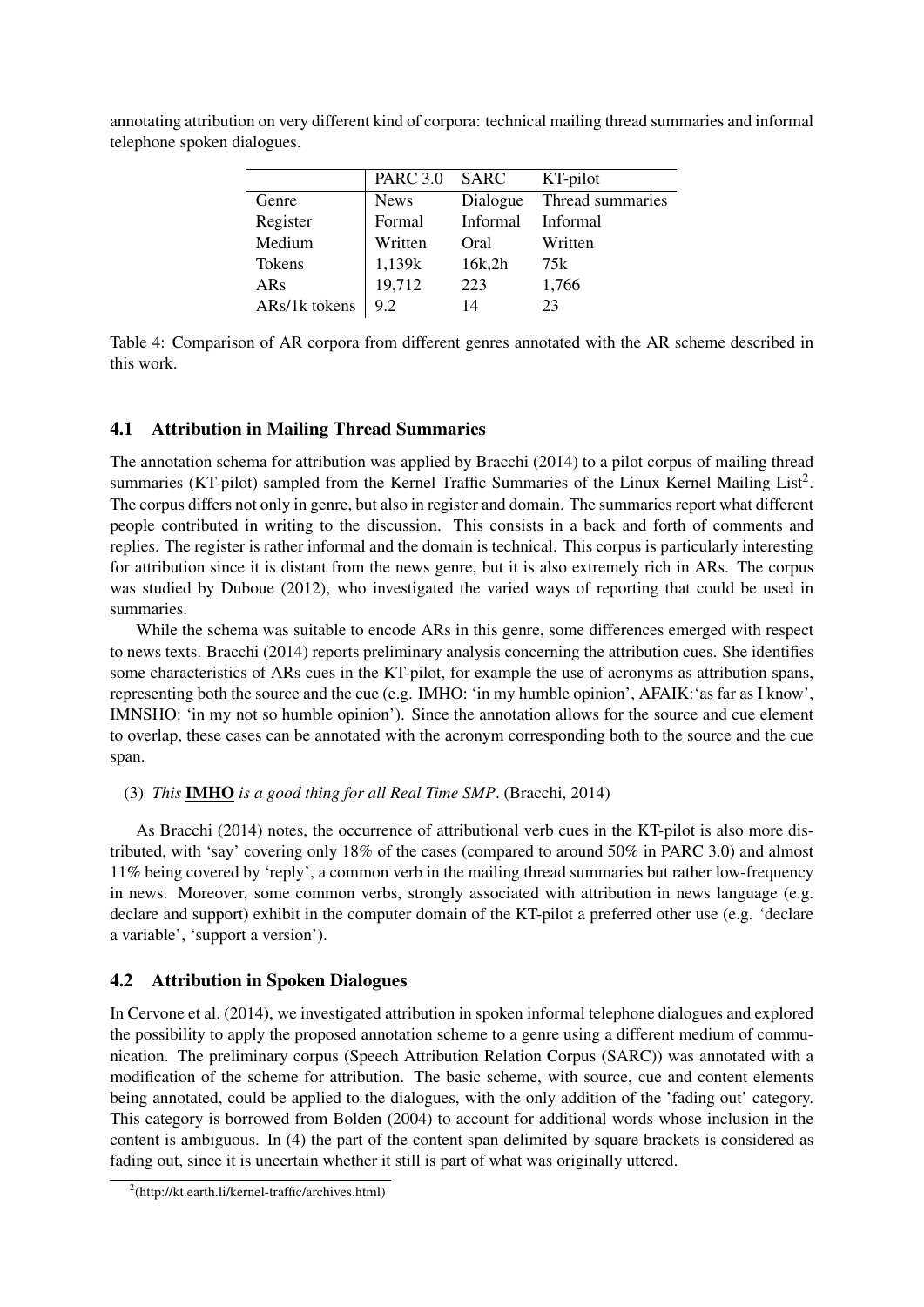#### (4) I told him *that I cared a lot about him [because I mean I've always been there for him haven't I]*

Although typical of the spoken medium, where only the beginning of a source shift is signalled, 'fading out' has a parallel in written texts, where syntactic ambiguities can leave the content boundaries unclear as in the bracketed portion of the content in Ex.(5) which could be part of what the workers described as well as a remark the author adds. In PARC 3.0, it was up to the annotators to determine the boundaries of the content for each case, although indication was given as to adopt a minimal approach, thus excluding the ambiguous parts.

(5) Workers described *"clouds of blue dust" that hung over parts of the factory*, [even though exhaust fans ventilated the area].

Similarly to news, where the article attribution to its writer is not annotated, in SARC the relation between the speaker and each turn utterance in the dialogue is not annotated as an AR. While a dialogue in fiction or an interview in news articles would be an AR, turns in spoken dialogues are not. The turns are not linguistically expressed, as it is obvious to the participant in a spoken conversation what is uttered by a certain speaker (recognised by the voice or because we can see her speaking or because he is simply the other, the voice on the other side of the phone). The attribution of the text itself is not annotated since it is a meta-textual or extra-textual attribution. SARC annotates instead the ARs within a turn utterance.

Some smaller differences with respect to news derive from SARC being a corpus of spoken and colloquial language. Apart from the use of colloquial attributional expressions such as 'I'm like' or 'she goes' that are not likely to appear in news, there are frequent repetitions and broken sentences. In Ex.(6), the source and cue of the AR are repeated twice. In news language this would normally be a case of nested ARs (i.e. Ellie just said to me yesterday: "She said: 'Oh I'm a bit bored of the snow now mum'"). However, here there is only one AR and only the closest source and cue should be annotated since an AR should have only one cue. Each cue established a different AR (e.g. He thinks and knows that ...) although holding between the same source-content pair. While an AR can have multiple sources, this is intended to represent the case when a content is attributed to more than one source (e.g. 'toy manufacturers and other industrialists') and not twice to the same source.

(6) haven't ye ah God do you know I was just off it now and Ellie just said to me yesterday she said *oh I'm a bit bored of the snow now mum*

The application of a lexicalized approach to attribution to the spoken medium, proved more problematic. In particular, speech lacks punctuation, which instead plays a crucial role in written texts, allowing the identification of direct quotations and in some cases being the only lexical cue of an AR. In speech dialogues instead, part of the role played by punctuation is taken over by acoustic features. The preliminary analysis reported by Cervone (2014) shows some correlation of acoustic aspects, such as pauses, intensity and pitch, with the content boundaries. In the examples below (Cervone (2014)[p.102]), acoustic features allow to reconstruct the ARs in the dialogue turn in Ex.7a as it is shown in Ex.7b with the help of punctuation.

Moreover, not only the content boundary has to rely on extra-textual clues, but in certain cases, the whole AR is reduced in the text to its content element. In spoken language, cues might be expressed by acoustic features and thus not identifiable from the text alone. In the example  $(Ex.(7))$ , "what for a loft" and "I'm not going to do that" are attributed to a different source (mentioned at the beginning of the turn as 'she'). However, the source is left implicit and the cue replaced by acoustic means.

(7) a. she wouldn't I said well but I said at the end of the day I said you could sell your house what for a loft and I said well yes if you really didn't have any money you'd have to sell it for a loft buy something smaller well I'm not going to do that and I thought well then you haven't not got any money then have you it's not really the same thing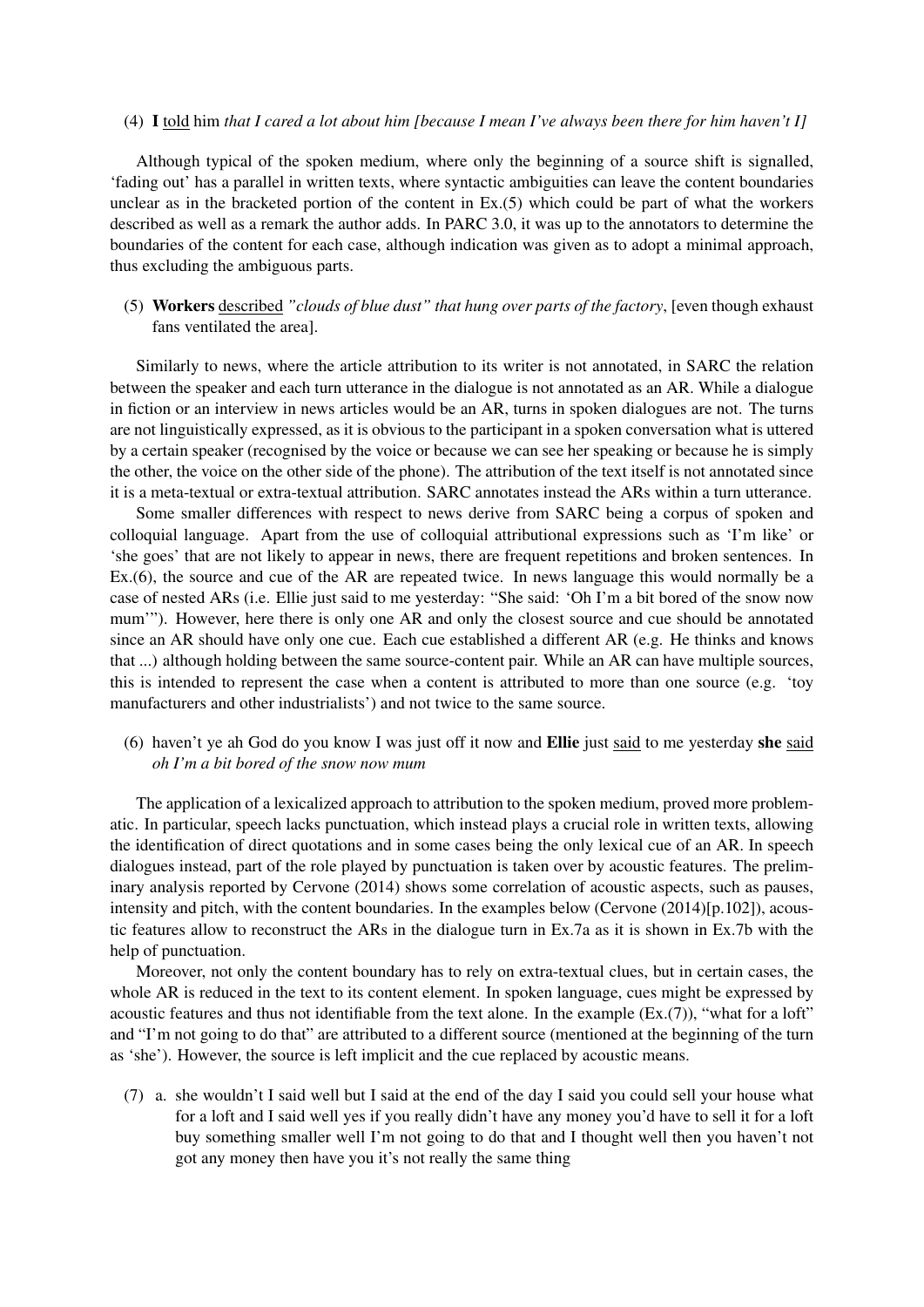b. She wouldn't. I said: "Well but", I said: "At the end of the day", I said: "You could sell your house." "What? For a loft?" And I said: "Well, yes! If you really didn't have any money you'd have to sell it for a loft. Buy something smaller." "Well I'm not going to do that." And I thought: "Well, then you haven't not got any money then, have you?" It's not really the same thing.

#### 4.3 Other Forms of Attribution

Not only in the spoken medium, but also in the web one, attribution can also be expressed in extra-textual ways, thus requiring a partly different encoding. For example, attribution can rely on hypertext, both to express the source and to delimit the content span by embedding in it a link to its source.

In addition, the web can make use of graphical elements to show the source of some text, e.g. by embedding part of another page or showing a tweet as an image. Attribution is also graphically expressed in the comics medium, where sources are drawn and cues are rendered by bubbles enclosing the text and encoding the type of attitude by means of specific shapes and by varying the line thickness or continuity.

Also in academic writing, attribution is expressed in a distinct way, with sources being papers commonly referenced in a strictly encoded way.

### 5 Conclusion

This papers discusses the validity and applicability of the annotation scheme for attribution relations that was proposed in previous work and adopted to annotate PARC 3.0, a large corpus of attribution built on the WSJ corpus. The scheme was tested with a small inter-annotator agreement study. The results showed relatively high agreement for the identification of an AR and very high agreement, over 90%, for the selection of the source, cue and content spans. On the other hand, there was little agreement for the selection of the attribution features, which suggests that they should be redefined and further tested before being included in the annotation.

The scheme has been applied both to English and Italian news corpora. While some differences between the two languages emerged, in particular the higher incidence of ARs with implicit source in Italian, attribution could be annotated in both languages without modifications to the scheme.

The paper reviews two additional pilot corpora from different genres. These were annotated with ARs in order to test the way attribution is expressed in genres other than news articles. While no substantial differences emerged when annotating mailing list thread summaries, the annotation of informal spoken dialogues posed more challenges. In speech, we identified the presence of acoustic elements reinforcing or even replacing the source and cue of an AR, thus showing that an approach solely based on lexical features is not viable for this genre.

Overall, preliminary applications of the current annotation scheme beyond English news texts showed good flexibility and coverage of the current approach. Nonetheless, in specific cases, some adaptation to different language structures and to different genres would be needed.

## References

- Almeida, M. S. C., M. B. Almeida, and A. F. T. Martins (2014, April). A joint model for quotation attribution and coreference resolution. In Proceedings of the 14th Conference of the European Chapter of the Association for Computational Linguistics, Gothenburg, Sweden, pp. 39–48. Association for Computational Linguistics.
- Artstein, R. and M. Poesio (2008, December). Inter-coder agreement for computational linguistics. Comput. Linguist. 34, 555–596.
- Bolden, G. (2004). The quote and beyond: defining boundaries of reported speech in conversational russian. Journal of pragmatics 36(6), 1071–1118.